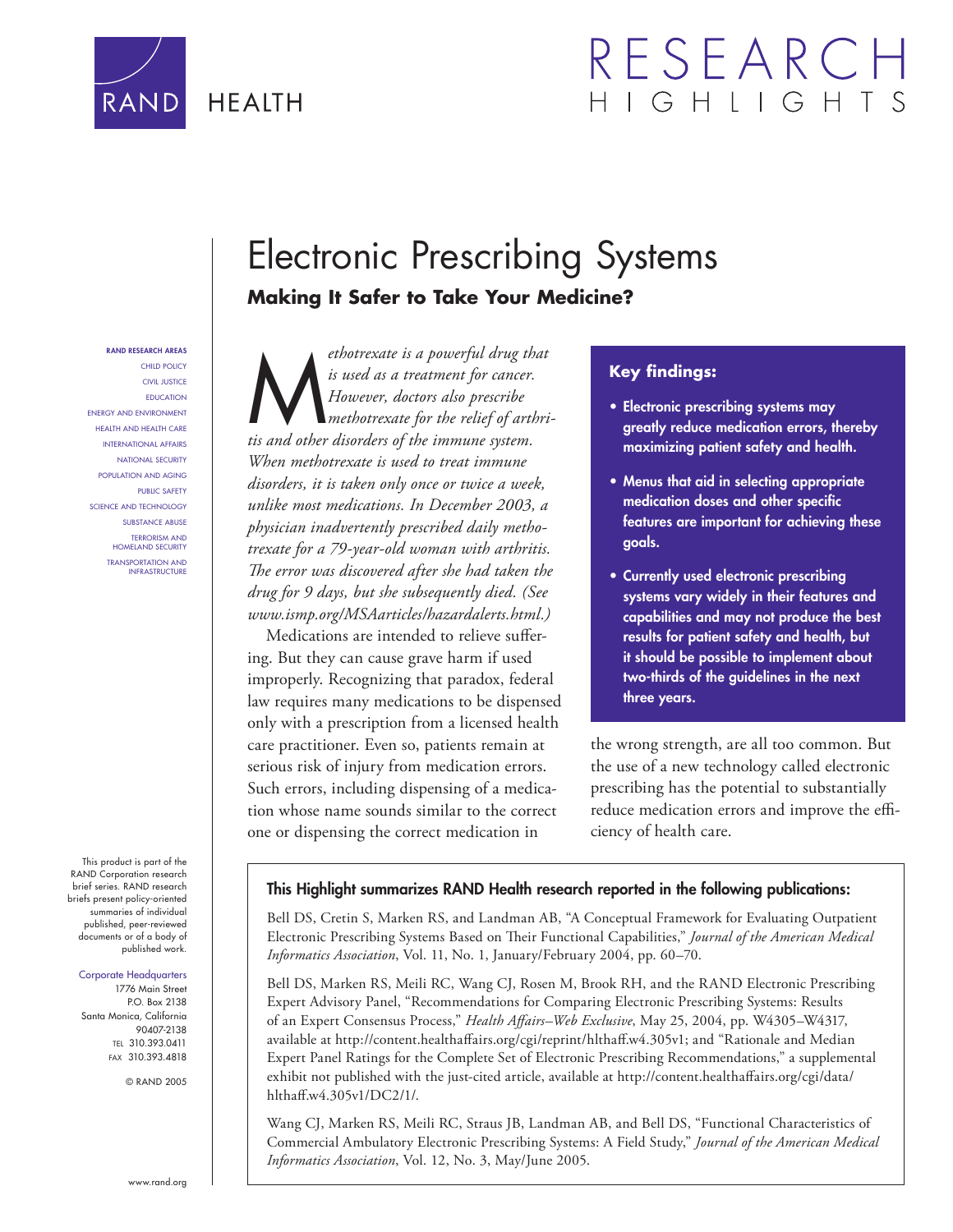Electronic prescribing involves doctors using computers containing extensive drug information to help choose and order the right medications for particular conditions. Electronic prescribing systems are one form of a relatively new technology called "computerized physician order entry" that, itself, is part of a new trend in health care toward the adoption of electronic medical record systems—computerized versions of patients' paper health records. Although a number of electronic prescribing systems are in operation around the world, no attempt has been made to standardize how they work or to ensure that they fulfill their promise of minimizing the risk for medication errors, maximizing patient safety, and helping consumers manage their drug costs.

The Medicare Modernization Act, which enacted a prescription drug benefit for Medicare recipients, mandated that safety standards and other operational guidelines be developed for electronic prescribing systems. Anticipating the need for such standards, RAND Health researchers convened an expert panel that created a set of 60 recommendations for electronic prescribing systems. The researchers then used those guidelines to assess how well some of the existing systems ensure patient safety. Their findings:

- Electronic prescribing systems may greatly reduce medication errors, thereby maximizing patient safety and health.
- Menus that aid in selecting appropriate medication doses and other specific features are important for achieving these goals.
- Currently used electronic prescribing systems vary widely in their features and capabilities and may not produce the best results for patient safety and health, but it should be possible to implement about two-thirds of the guidelines in the next three years.

### **The Rate of Preventable Medication Errors Makes It Clear That Some Kind of Prevention Is Needed**

The medical term for an injury that results from a medication is "adverse drug event (ADE)." ADEs that are due to errors are called preventable ADEs. Estimates of the likelihood of actually experiencing a preventable ADE vary from a low of one in 200 hospitalized patients to a high of one in 33 patients seen at their doctor's office. The percentage of preventable ADEs considered serious, life threatening, or even fatal also varies from about 10 percent in one study to 100 percent in another. Such high risks underscore the need for a system that can prevent medication errors.

What kinds of errors result in preventable ADEs—and could they be prevented by electronic prescribing systems? To see where these errors can occur, it is helpful to view the process of getting a prescription medication as a sequence of

steps. Prescribing begins with the health care provider making a diagnosis and determining what medication or treatment to prescribe. The process continues with the provider issuing the written prescription and the patient taking or sending that prescription (or the provider's office staff transmitting the prescription by phone or fax) to a pharmacy. The provider, office staff, or pharmacist may then provide the patient with oral or written information about how and when to take the medication and about possible side effects. For some prescriptions, the provider may then order specific lab tests to monitor the patient for improvement or adverse events. Finally, the provider will schedule a follow-up visit with the patient.

As Table 1 shows, errors can occur at every step of the traditional prescribing process, but features can potentially be built into electronic prescribing systems to prevent those errors (see column 2, "Corrective Features of EMR-Based Electronic Prescribing Systems"). For example, the woman who died because her physician wrote incorrect dosage information on her prescription for methotrexate could have been spared had the prescription been generated by an electronic prescribing system that provided a menu of appropriate dosage choices for her condition.

But is it possible that electronic prescribing systems, because of their limitations or because of design flaws, may inadvertently introduce new kinds of errors into the process? The answer is yes! Electronic prescribing systems could potentially—introduce a number of errors (see "Problems Electronic Prescribing May Introduce," column 3). For example, if pharmacists or pharmacy technicians assume that computer-generated prescriptions are free of errors, they may be more likely to fill them blindly, without checking them.

#### **Real-Life Benefits and Risks of Existing Electronic Prescribing Systems**

As Table 1 shows, electronic prescribing systems show great potential for improving the safety of the prescribing process if designs can be optimized to minimize any errors they may introduce (see column 2, "Corrective Features of EMR-Based Electronic Prescribing Systems"), but how well do actual electronic prescribing systems in current use live up to their potential?

Little research has been done on electronic prescribing systems, and the only electronic prescribing systems that have been evaluated have been noncommercial or "homegrown" systems—those built by medical researchers and operated only in their own teaching hospitals, the hospitals associated with medical schools. With a few notable excep-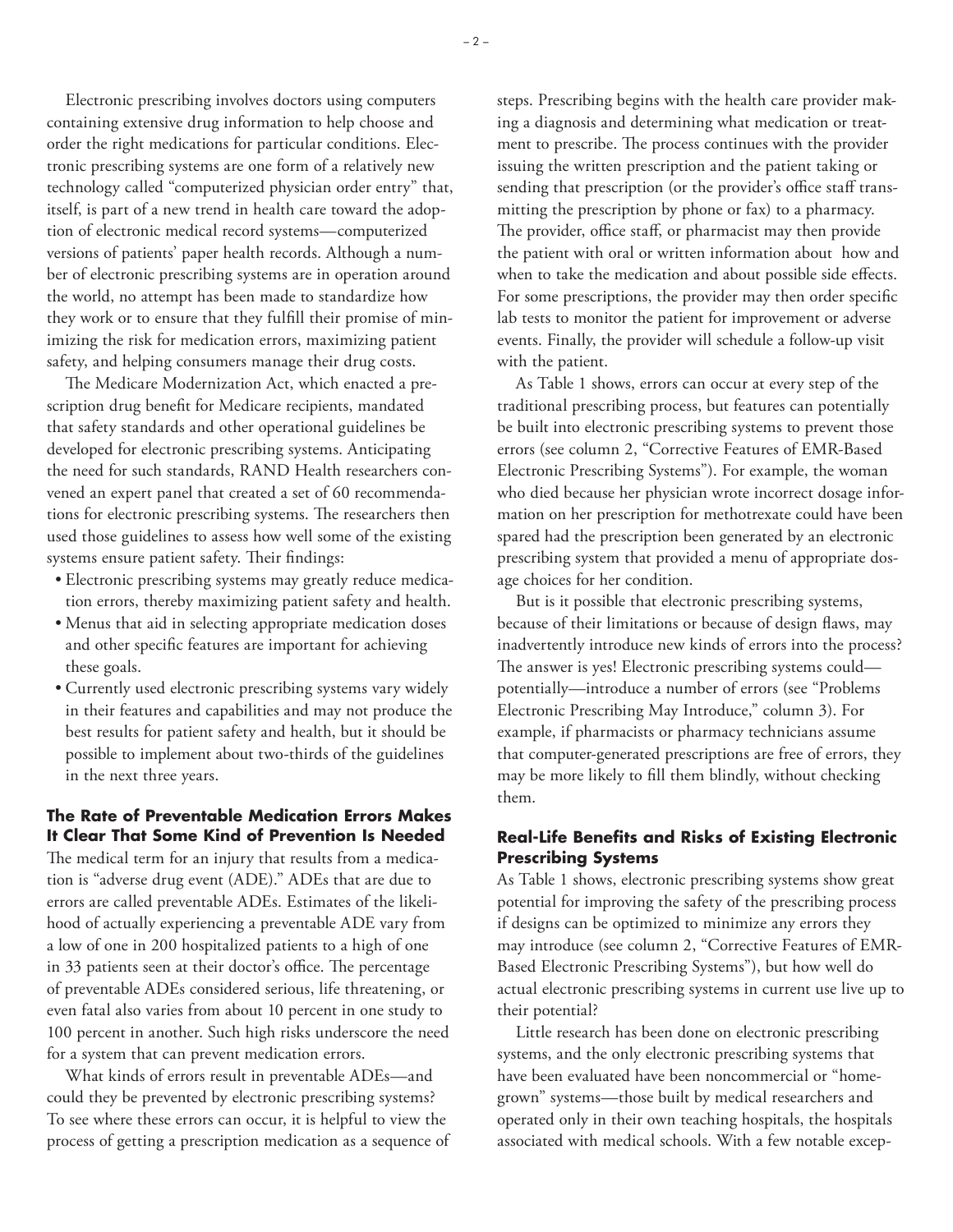tions, these systems have generally been found to increase efficiency, greatly reduce medication errors, and lower costs.

What about the exceptions? In 1993, doctors at a major university hospital on the East Coast staged a work action to protest a physician order entry system that they felt interfered with the way they routinely practiced medicine, and only a series of meetings among senior hospital managers and doctors to address the barriers created by the new system enabled the system finally to be accepted. Ten years later, in 2003, a computerized physician order entry system at the largest private hospital in the West was shut down because of physician complaints about compromised patient safety. Doctors complained about delayed—or premature dispensing of prescription medications (although none of these incidents led to actual patient harm) and inconve-

niences, such as the difficulty in learning to use the system and the length of time it took to enter an order.

Until now, however, none of the commercial systems that are actually being used in doctors' offices has been thoroughly evaluated. In spite of the existence of at least 50 commercially available systems, RAND researchers are the first to have attempted to determine how well they work in the average doctor's office to ensure patient safety.

Because of the lack of widespread experience with and evaluation of commercial electronic prescribing systems, the RAND researchers relied on the educated opinions of experts in medicine and medical information systems (the discipline that includes the design of electronic medical record systems) to devise a set of guidelines—recommendations—for the features and capabilities these systems should

| <b>Problems with Traditional Prescribing</b>                                                                                                                                                                              | <b>Corrective Features of EMR-Based</b><br><b>Electronic Prescribing Systems</b>                                                                                              | <b>Problems Electronic Prescribing</b><br><b>May Introduce</b>                                                                                                                                                                                                                                    |  |
|---------------------------------------------------------------------------------------------------------------------------------------------------------------------------------------------------------------------------|-------------------------------------------------------------------------------------------------------------------------------------------------------------------------------|---------------------------------------------------------------------------------------------------------------------------------------------------------------------------------------------------------------------------------------------------------------------------------------------------|--|
| <b>Diagnosis and Prescribing</b><br>Wrong chart or incomplete/illegible history<br>in chart (i.e., missing allergies, other meds,<br>other conditions)                                                                    | Patient identity checks<br>Complete history at hand<br>Safety alerts triggered<br>Complete current medications list /medication<br>history<br>Instant access to MEDLINE, PDR. | Wrong patient name may be selected from<br>list; patient ID info may not be displayed on<br>each new screen.<br>Wrong diagnosis may be selected.<br>Alerts may be inactivated or ignored.<br>History or alerts may not be up-to-date or<br>records of other prescribers may not be<br>accessible. |  |
| Lack of information on Rx coverage                                                                                                                                                                                        | EMR includes coverage info/formulary.                                                                                                                                         | Coverage or formulary may not be updated.                                                                                                                                                                                                                                                         |  |
| Rare diagnosis or diagnosis for which<br>off-label Rx being tried                                                                                                                                                         | System can recommend drugs.                                                                                                                                                   | May be unable to Rx off-label. If diagnosis<br>entry required and inaccurate diagnosis<br>entered, could affect future care.                                                                                                                                                                      |  |
| <b>Writing and Transmitting</b><br>Incorrect dose calculated and written                                                                                                                                                  | Menus decrease wrong-dose errors.                                                                                                                                             | Some menu designs can increase wrong dose<br>choices.                                                                                                                                                                                                                                             |  |
| Rx or dose misread by office staff                                                                                                                                                                                        | Electronic record of prescription accessible to<br>pharmacies or transmissible via email.                                                                                     | Some office and pharmacy computer systems<br>are incompatible.<br>Delayed transmission of prescription.                                                                                                                                                                                           |  |
| <b>Dispensing</b><br>Patient must go to pharmacy to obtain<br>medication                                                                                                                                                  | May support automated in-office dispensing.                                                                                                                                   | In-office dispensary may detect fewer<br>prescribing errors than a pharmacist would.                                                                                                                                                                                                              |  |
| Pharmacist or tech may misread medication<br>or dose                                                                                                                                                                      | Electronic record of prescription is sent.                                                                                                                                    | Pharmacist may check less carefully for errors.                                                                                                                                                                                                                                                   |  |
| <b>Providing Patient Education</b><br>Prescriber may provide no information<br>about how drug should work, possible<br>side-effects, correct route and timing of<br>administration, resulting in administration<br>errors | Can produce educational materials; may<br>facilitate MD, RN, and pharmacist<br>collaboration.<br>Can help schedule and track administration.                                  | Poorly designed materials could result in<br>inconsistent instructions, misunderstand-<br>ings, which could increase errors.                                                                                                                                                                      |  |
| <b>Monitoring and Follow-Up</b><br>Patient may fail to fill or refill Rx                                                                                                                                                  | Systems could notify prescribers when<br>patients fail to fill Rx.                                                                                                            |                                                                                                                                                                                                                                                                                                   |  |
| Patient may not think to notify prescriber of<br>adverse reactions                                                                                                                                                        | Systems could produce questionnaires to<br>track adverse reactions.                                                                                                           |                                                                                                                                                                                                                                                                                                   |  |
| Prescriber may not schedule or notify patient<br>of required or recommended monitoring<br>tests                                                                                                                           | Systems could automatically trigger prescriber<br>reminder or patient notification.                                                                                           | Time-consuming, but could save time in the<br>long run.                                                                                                                                                                                                                                           |  |

| Table 1. Problems That Electronic Prescribing Can Solve. and Create |  |
|---------------------------------------------------------------------|--|
|---------------------------------------------------------------------|--|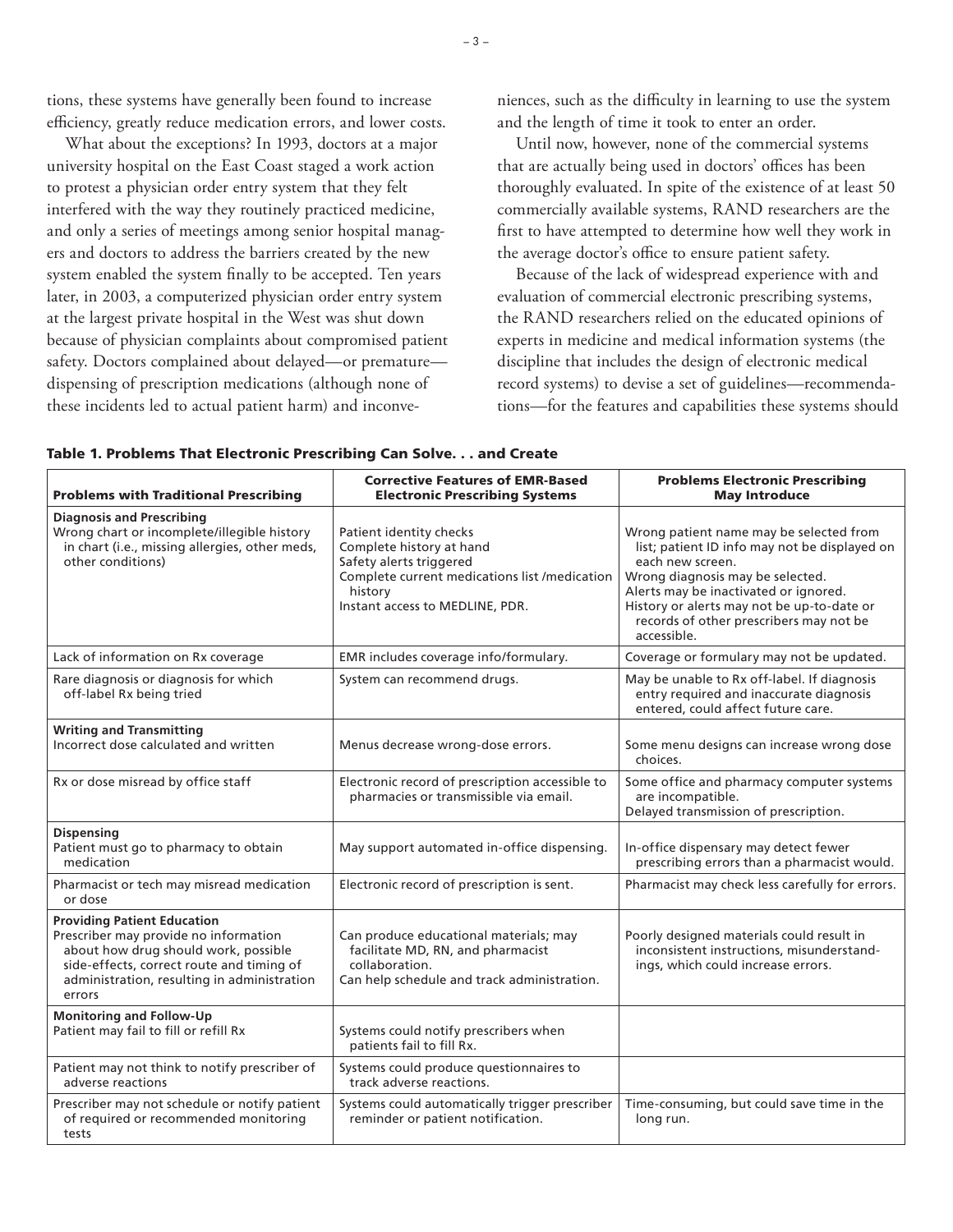have. The group of experts consulted by RAND came up with 60 recommendations, each corresponding to one or more of the steps of the prescribing process. Of the 60 recommendations, 52 were judged to influence patient safety. Table 2 shows examples of the guidelines, arranged according to the aspect of prescribing that they most affect. Of the examples shown, all but one (number 21) have the potential to affect safety.

The researchers used these recommendations to evaluate 10 different commercial electronic prescribing systems in common use in doctors' offices: They chose systems that were being used in the outpatient setting rather than in hospitals because far more patients visit their doctors than are ever admitted to the hospital. Five of the systems were part of electronic medical record systems and five were stand-alone systems.

The researchers found that about half the recommendations were being followed by the systems they evaluated. Because a number of the guidelines require full access to a patient's medical record, electronic prescribing systems that were part of an electronic medical record system tended to adhere to more of the guidelines (an average of 61 percent) than did the stand-alone systems (an average of 41 percent).

Implementation of the features designed to increase patient safety varied widely: Some of the simpler features, such as allowing the prescriber to transmit prescriptions to the patient's pharmacy of choice (Recommendation 41), were implemented by most or all the systems, whereas a more sophisticated feature, such as alerting the prescriber when a medication is selected that is contraindicated or has a significant precaution based on the patient's allergies, current

|  |  | Table 2. Examples of Guidelines for Evaluating Electronic Prescribing Systems |  |  |  |  |
|--|--|-------------------------------------------------------------------------------|--|--|--|--|
|--|--|-------------------------------------------------------------------------------|--|--|--|--|

| <b>Prescribing Process</b>                                             | <b>Example</b>                                                                                                                                                                                                                                                                       |  |
|------------------------------------------------------------------------|--------------------------------------------------------------------------------------------------------------------------------------------------------------------------------------------------------------------------------------------------------------------------------------|--|
| Patient Identification                                                 | (1)* A minimal set of patient identifying information (name, gender, and date of birth or age)<br>should be visible on the screen throughout the process of creating the prescription.                                                                                               |  |
| <b>Access to Information About Patient's</b><br><b>Medical History</b> | (2) The system should be able to import information about the patient from an electronic<br>medical record.                                                                                                                                                                          |  |
| <b>Current Medications/History</b>                                     | (7) Prescribers with responsibility for caring for the patient should be able to review the<br>patient's complete current medication list, including those from other physicians.                                                                                                    |  |
| <b>Medication Selection</b>                                            | (13) The system should allow for viewing a list of medications appropriate to the diagnosis when<br>a diagnosis or tentative diagnosis is entered.                                                                                                                                   |  |
| <b>Helping Patients Manage Costs</b>                                   | (21) The system should enable providers to determine the actual cost to the patient for each<br>medication option based on the patient's prescription insurance coverage.                                                                                                            |  |
| Alerts and Other Safety Messages                                       | (27) The system should alert the prescriber when a medication is selected that is contraindicated<br>or has a significant precaution based on the patient's allergies, current medication, medical<br>conditions, and/or laboratory test results.                                    |  |
| Patient Safety and Health                                              | (31) The system should prioritize safety alerts based on clinical importance (for example, the<br>frequency, severity, and certainty of the possible adverse consequences).                                                                                                          |  |
| <b>Patient Education</b>                                               | (39) The system should provide information for patients on how to take the prescribed<br>medications and why they should be taken.                                                                                                                                                   |  |
| Data Transmission and Storage                                          | (41) The prescriber should be able to transmit prescriptions to the patient's pharmacy of choice<br>(mail-order or retail).                                                                                                                                                          |  |
| Reducing Underuse of Medication                                        | (48) The system should notify the prescriber when a prescription or refill is not dispensed and<br>delivered to the patient within a time interval specified by the prescriber.                                                                                                      |  |
| Monitoring and Renewal                                                 | (49) The system should remind the clinician to place orders for follow-up laboratory tests<br>recommended by the manufacturer for monitoring.                                                                                                                                        |  |
| <b>Other Desirable System Characteristics</b>                          | <b>Example</b>                                                                                                                                                                                                                                                                       |  |
| Transparency and Accountability                                        | (53) The system should display notification of corporate sponsorships and other critical<br>business relationships that could represent conflicts of interest, and vendors should completely<br>and clearly disclose details of these relationships in publicly available documents. |  |
| Prescriber-Level Feedback                                              | (55) Prescribers should be able to review profiles of their prescribing patterns (useful for<br>helping doctors determine whether they are over- or underprescribing some medications for<br>some groups of patients).                                                               |  |
| Security and Confidentiality                                           | (57) Systems should support compliance with the most current HIPAA standards for privacy and<br>security.                                                                                                                                                                            |  |

\*The Recommendation Number. The order of the recommendations is based roughly on the steps to which they correspond in the prescribing process.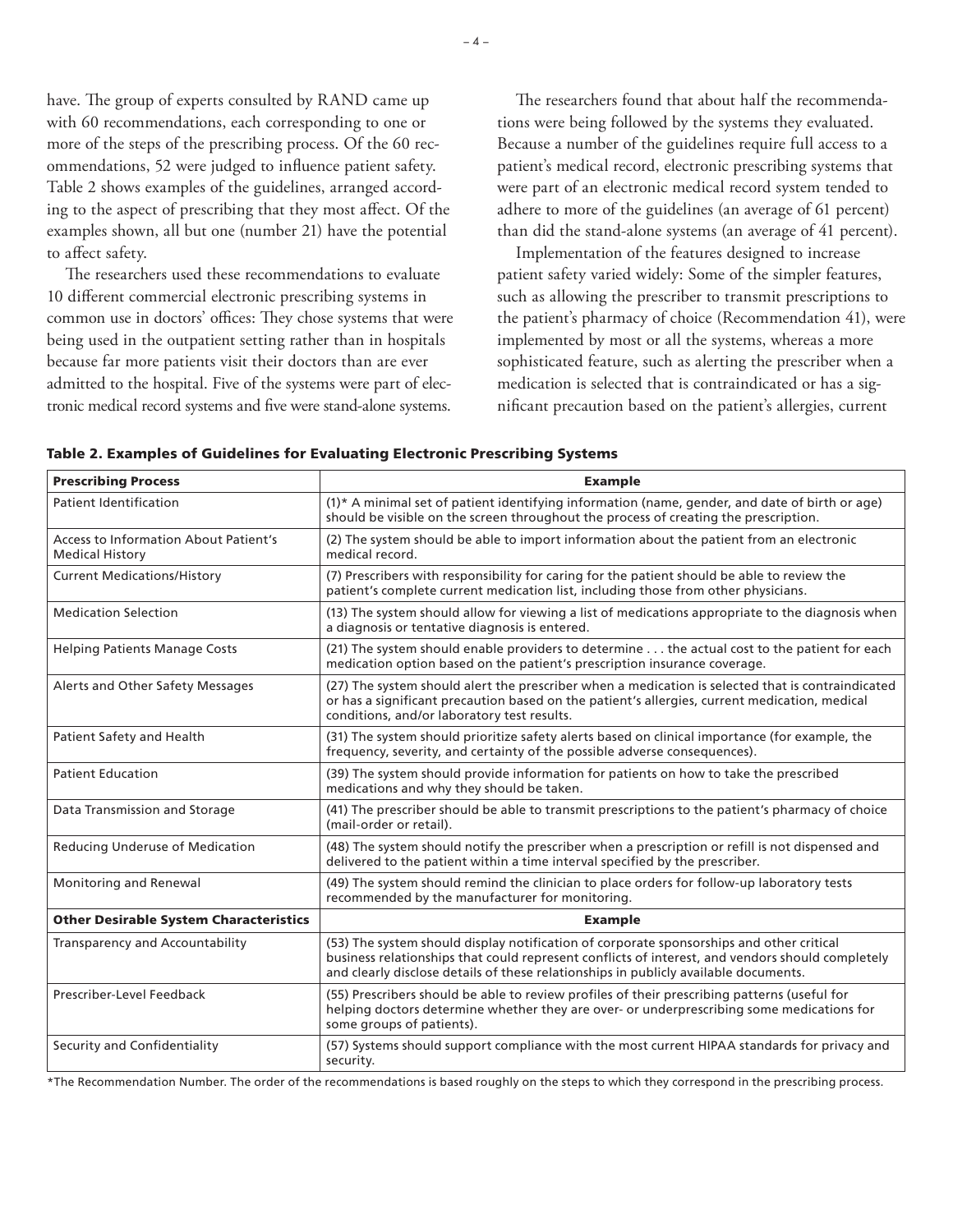medication, medical conditions, and/or laboratory test results (Recommendation 27), was implemented by only a few of the systems (see the figure). All physicians in the practices surveyed expressed the belief that adopting electronic prescribing had increased the quality of care they provided and their patients' safety, although only one of the practices had purchased the system for that explicit purpose.

The recommendations that were expected to improve patients' ability to manage their costs (Recommendation 21) were implemented less often than those that increased patient safety. Likewise, recommendations aimed at reducing underuse of medications—for example, notifying the prescriber when a prescription or refill is not dispensed and delivered to the patient within a time interval specified by the prescriber (Recommendation 48)—were implemented less often than those aimed at patient safety, which is unfortunate, considering that reducing underuse of medication could have as big an impact on health as reducing prescribing of inappropriate medication.

#### **What's Next for Electronic Prescribing?**

Adherence to recommendations aimed at increasing patient safety varies from one electronic prescribing system to another. What's more, adherence to individual recommenda-



#### **The Proportion of Practices That Fully Implemented Particular Recommendations\* Varied**

tions depends on the ease with which the guideline can be implemented: The expert panel judged that some of the recommendations would not be implementable in the average physician's office for at least three years. Concern has also been expressed that increasing commercial sponsorship of electronic prescribing might lead to inappropriate influences on prescribing decisions. Federal design standards for the next wave of electronic prescribing systems could ensure that patient safety is the first priority and that those who purchase the systems have some guidelines to help them choose among the myriad of designs.

As the adoption of electronic prescribing systems progresses, several important research questions also need to be addressed. Design flaws in electronic prescribing systems have the potential to introduce new safety hazards into prescribing, but little is known about the specific design features that create those hazards. Furthermore, the growing awareness of potential hazards has given rise to two opposing responses: the desire to design systems for more control by prescribers (to circumvent potential system errors) versus the desire to move control away from prescribers to prevent human error. Further research is needed to balance the safety risks from human fallibility and the risks of inadequately designed electronic prescribing systems.

 Findings from some studies suggest that doctors have been slow to embrace the idea of electronic prescribing or the computerization of medical practice in general. Although the Medicare Modernization Act will provide incentives for doctors to adopt electronic prescribing, and some groups of large employers are also encouraging their use, researchers need to learn more about doctors' concerns and how best to address those concerns in order to smooth the integration of these new technologies into their daily practices.

Finally, as real-world medical practices increasingly adopt electronic prescribing systems, the results from different systems should be monitored to determine whether the guidelines developed through expert opinion prove to promote safety and cost management among real patients. In this way, the guidelines developed through expert opinion would ultimately yield to new guidelines based on clinical evidence.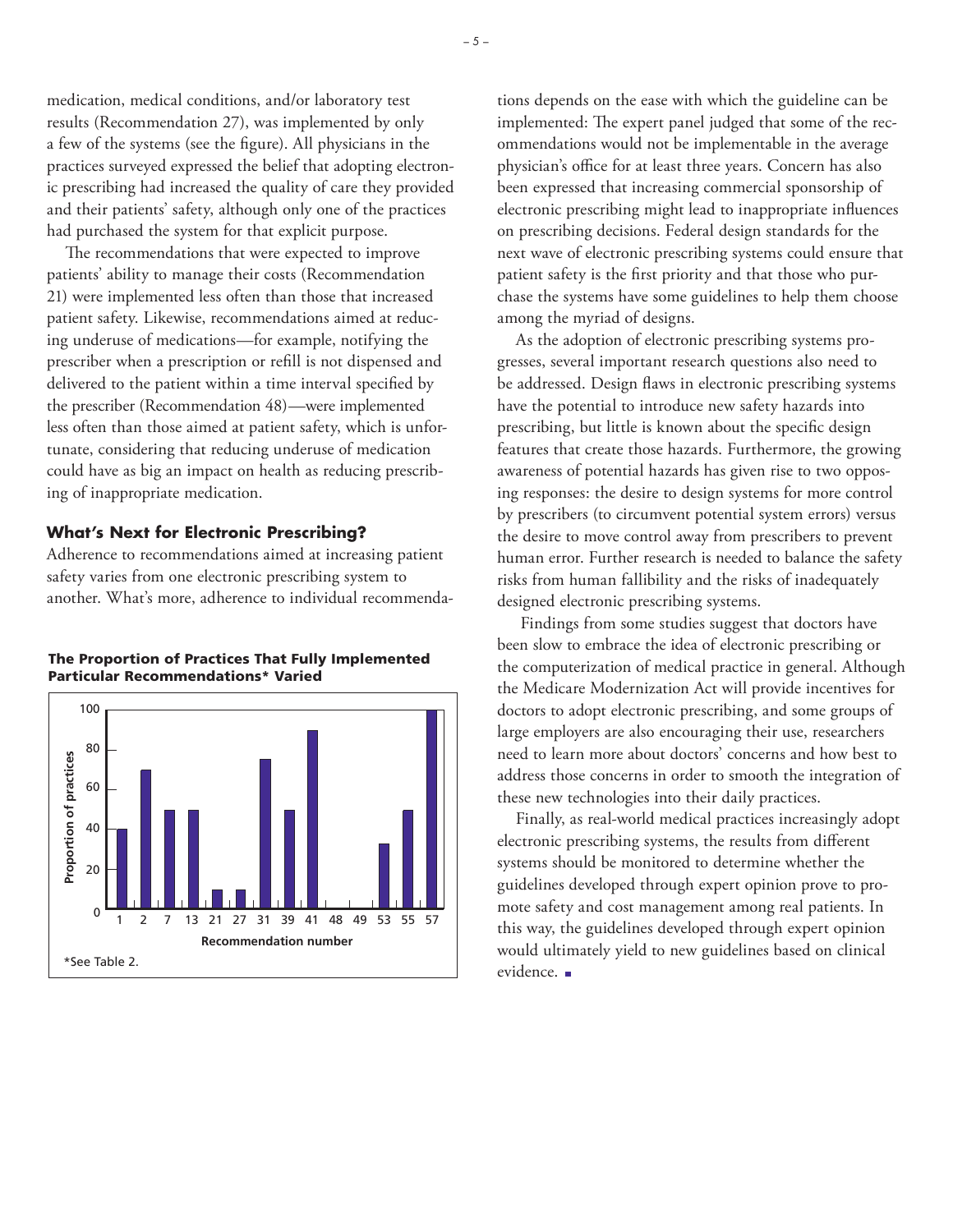Abstracts of all RAND Health publications and full text of many research documents can be found on the RAND Health web site at www.rand.org/health. The RAND Corporation is a nonprofit research organization providing objective analysis and effective solutions that address the challenges facing the public and<br>private sectors around the world. RAND's publications do not nece